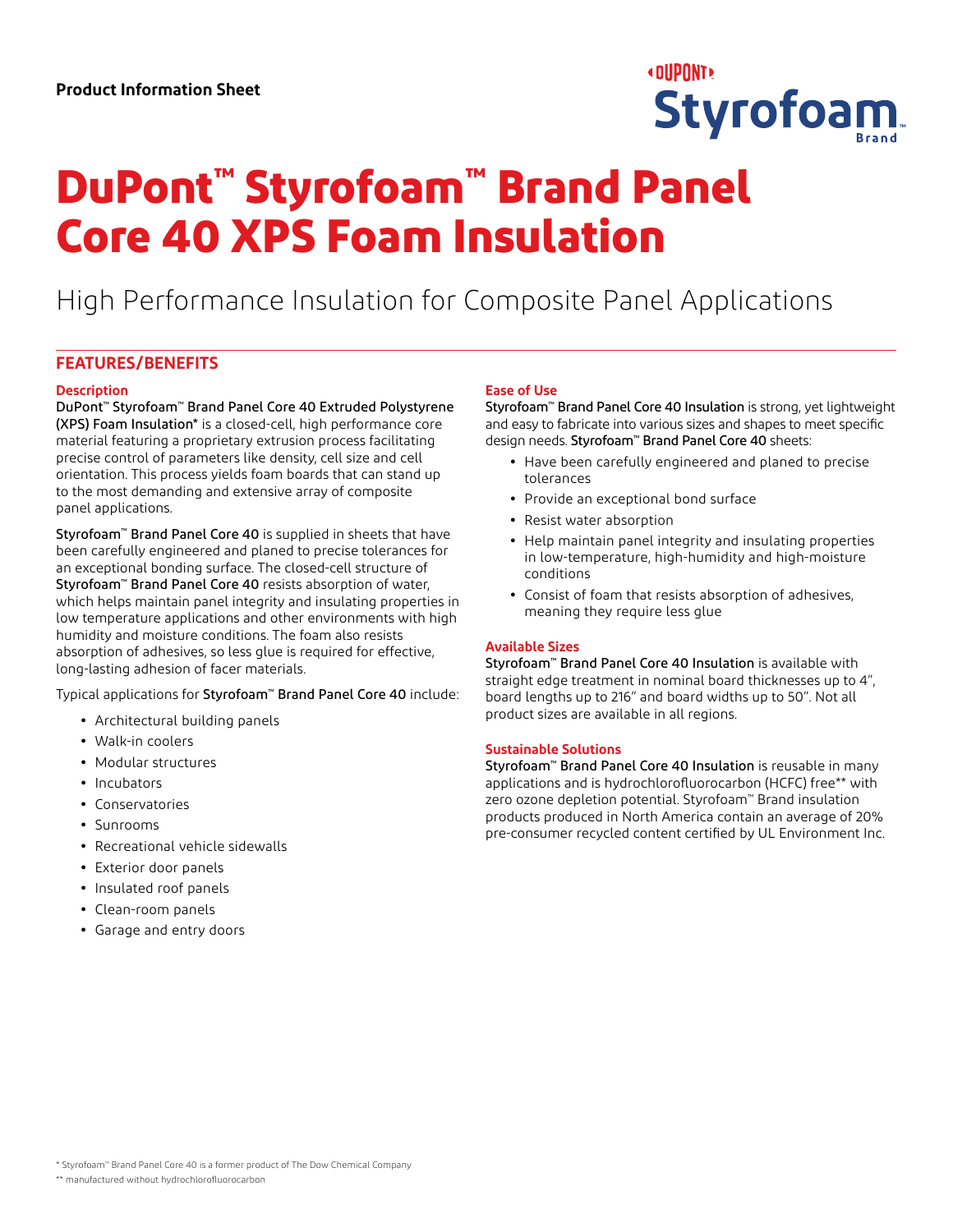## **PROPERTIES**

DuPont™ Styrofoam™ Brand Panel Core 40 Extruded Polystyrene (XPS) Foam Insulation exhibits physical properties as indicated in Table 1 when tested as represented. Review all instructions and (Material) Safety Data Sheet ((M)SDS) before use. Please contact DuPont at 1-866-583-2583 when additional guidance is required for writing specifications that include this product.

### **TABLE 1: Typical Physical Properties of Styrofoam™ Panel Core 40 XPS Foam Insulation**

| <b>Test Method</b> | Property                                                                                                                   | <b>Typical Value</b> | <b>Units</b>                        |
|--------------------|----------------------------------------------------------------------------------------------------------------------------|----------------------|-------------------------------------|
| <b>ASTM D1621</b>  | Compressive Strength <sup>1</sup>                                                                                          | 40                   | psi, min., vertical                 |
| ASTM D1623         | Tensile Strength                                                                                                           | 75                   | lb/in <sup>2</sup> , min., vertical |
| ASTM C273          | Shear Strength                                                                                                             | 40                   | $lb/in^2$ (kPa)                     |
| ASTM C273          | Shear Modulus                                                                                                              | 500                  | $lb/in^2$ (kPa)                     |
| ASTM C203          | Flexural Strength                                                                                                          | 60                   | lb/in <sup>2</sup> (kPa), extruded  |
| ASTM C203          | Flexural Modulus                                                                                                           | 1,700                | lb/in <sup>2</sup> (kPa), extruded  |
| ASTM C272          | Water Absorption                                                                                                           | 0.1                  | % by vol., max.                     |
| ASTM E96           | Water Vapor Permeance <sup>2</sup>                                                                                         | 1.5                  | perm, max.                          |
| ASTM C518          | R-Value <sup>3</sup><br>per inch (25 mm), °F ft <sup>2</sup> h/Btu (m <sup>2</sup> °C/W), 180 days aged @ 75°F (24°C) min. | 5.0                  | $\qquad \qquad$                     |
| ASTM E84           | Surface burning characteristics <sup>4</sup><br>Flame Spread Index<br>Smoke Developed Index                                | 15<br>165            |                                     |

1 Vertical compressive strength measured at 10 percent deformation or at yield, whichever occurs first. Adequate design safety factors should be used to prevent long-term creep. Contact DuPont for design recommendations. When placing a load over the surface of the product, the compressive strength should be multiplied by 0.52 to account for the surface area lost due to channels cut into the foam surface. 2 Based on 1" thickness

<sup>3</sup> R means resistance to heat flow. The higher the R-value, the greater the insulating power.

4 This numerical flame spread rating is not intended to reflect hazards presented by this or any other material under actual fire conditions.

## **TESTING**

#### **Applicable Standards**

Styrofoam™ Brand Panel Core 40 Insulation complies with ASTM C578 Type X.

#### **Code Compliances**

Styrofoam™ Brand Panel Core 40 Insulation complies with the following codes:

- **•** Meets IBC/IRC requirements for foam plastic insulation. See International Code Council evaluation report ICC-ES ESR 2142
- **•** UL Classified, See Classification Certificate D369

Contact your local DuPont sales representative or local authorities for state and local building code requirements and related acceptance.

#### **Warranty**

In the United States, a 50-year thermal limited warranty is available on Styrofoam™ Brand insulation products 1.5 inches and greater. For thickness less than 1.5 inches, other warranties may apply. Visit building.dupont.com/warranties or contact your DuPont representative for details.

## **HANDLING**

**WARNING: For Professional Use Only**. Read and follow the entire Handling section and the Safety Data Sheets (SDSs, formerly MSDSs or Material Safety Data Sheets) carefully before use. The information below is designed to protect the user and allow for safe use and handling of Styrofoam™ Brand products. Follow all applicable federal, state, local and employer regulations.

#### **Precautionary Statements**

- **•** Styrofoam™ Brand Panel Core 40 Insulation is combustible; protect from high heat sources. A protective barrier or thermal barrier may be required as specified in the appropriate building code.
- **•** Like all cellular polymers, this product will degrade upon prolonged exposure to sunlight. A covering may be used to block ultraviolet radiation and prevent degradation. Other coverings to protect the foam from the elements and to meet applicable fire regulations may also be required.
- **•** Due to the critical technical design aspects of many of its applications, DuPont recommends that qualified designers or consultants design your system.
- **•** For more information on codes and compliances, consult SDS, call DuPont at 1-866-583-2583 or contact your local building inspector. DuPont can also offer general guidelines and recommendations for Styrofoam™ Brand Panel Core 40.

#### **Shelf Life and Storage**

When stored outdoors, keep insulation boards tarped or covered to protect from weather and weighted down to prevent boards from being blown around by the wind. Store above standing water.

## **Disposal**

Dispose of any residual Styrofoam™ Brand product, coated debris, or solvent in accordance with applicable federal, state, and local government regulations.